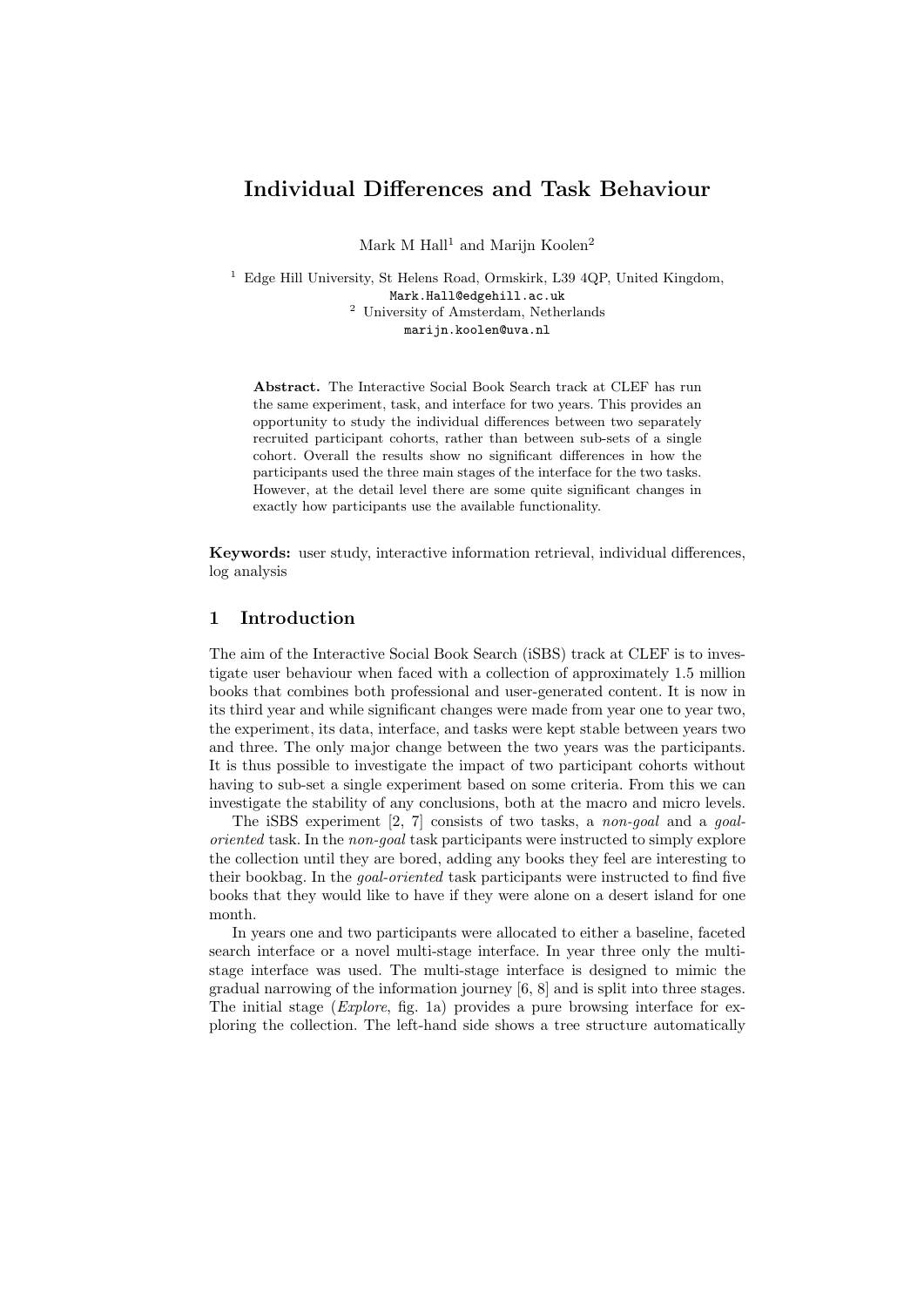generated from the books' Amazon browse-node tags using an adapted version of the algorithm in [3]. When the user selects a tag, its child tags are shown in the tree, to allow digging down in to the tree, and on the right the books that are tagged with the tag are listed in a dense list. The user can view each book's details by clicking on the book's title.



Fig. 1. Three stages of the multi-stage interface. (a) Explore, (b) Search, (c) Book-bag

The second stage (Search, fig. 1b) provides a standard faceted search interface [4], with more detail shown for each book. The third stage (Book-bag, fig. 1c) lets the user interact with those books that they have added to their book-bag in the Explore and Search stages. Additionally for each book the participant has access to similar books, with the similarity based on one of: authors, title, topics, or user-generated tags.

The interface, data-set, and tasks were all kept exactly the same between year two (2015) and year three (2016). There was a minor change in the experiment structure. In 2015 participants undertook both the non-goal and goal-oriented tasks (ordering balanced), while in 2016 participants were randomly assigned to one of the two tasks. This change was made to reduce the time requirements for participants. Previous analysis [1] indicates that in 2015 task order had no significant impact on use patterns, ensuring comparability with the 2016 data. Additionally, in 2016 participants could opt-in to do an additional focused task. As no comparable data is available for 2015, the additional task data is not taken into account in this analysis. The remainder of the paper will now compare the 2015 and 2016 results to investigate the impact of participant cohort differences on the observed results.

# 2 Explore, Query, and the Book-bag

Before looking at detailed differences in the participants' interactions with the system, it is necessary to first determine whether there are any significant highlevel differences between how the participants used the system. In particular whether they used the *Explore*, *Search*, and *Book-bag* stages differently.

The experiments in both years captured very rich log data that allows for the full replication of each participant's interactions with the interface. Based on the time-stamps at which participants switched between the three stages, the amount of time they spent in each stage was calculated. As there is a large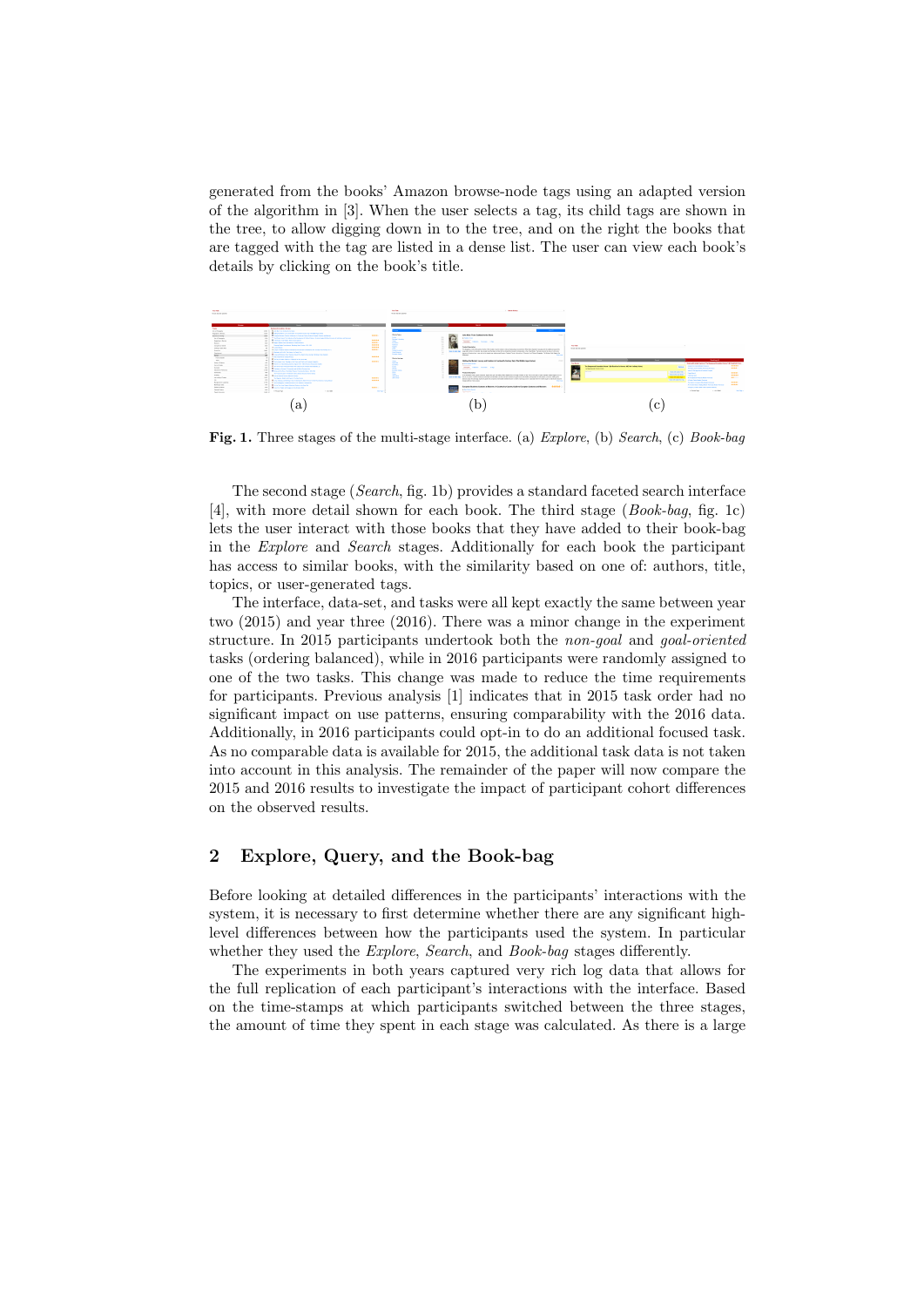amount of variation in how long participants spent on the system, the times were then normalised by the total session length.

Figure 2 shows the normalised time distributions for both 2015 and 2016 in the non-goal task. Mann-Whitney U tests showed no significant differences in the amount of time spent in each of the stages.



Fig. 2. Normalised time spent in each of the three stages of the multi-stage interface in the non-goal task.

Figure 3 shows the normalised time distributions for both 2015 and 2016 in the goal-oriented task. There are no significant differences between 2015 and 2016 for either the Explore or Search stages of the interface. However, in 2016 participants spent significantly more time in the Book-bag, compared to 2015 (Mann-Whitney's U  $p < 0.01$ ). In 2015 participants spent on average 15% of their time in the *Book-bag*, while in 2016 this rose to 23%. The difference between the two years is likely caused by a number of small bug-fixes applied to the Book-bag, which in 2016 made it more useful for the *goal-oriented* task.

The lack of any significant differences in the amount of time spent in the two main stages (Explore and Search) indicates that overall participants use of the system is consistent across the years. It is thus possible to use the two years to compare in detail how the two cohorts interacted with the same interface and task.

# 3 Cluster Analysis

The interface provided a lot of functionality within each of the three stages. In the initial analysis the focus will be on how frequently participants interacted with the available functions. The following actions were taken extracted from the log data:

 $-$  browse – the participant clicked on one of the topics in the tree in the *Explore* stage;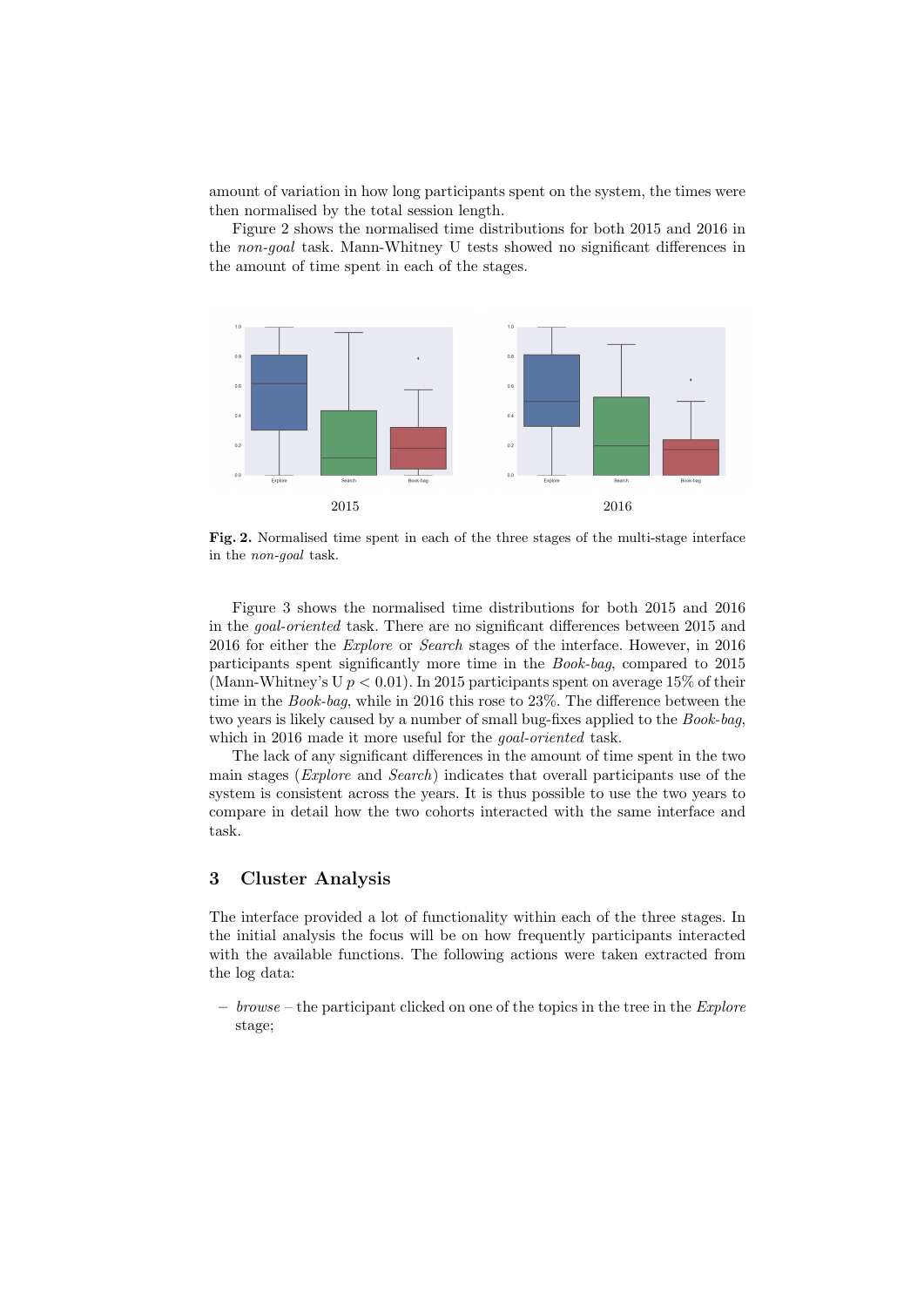

Fig. 3. Normalised time spent in each of the three stages of the multi-stage interface in the goal-oriented task.

- $query -$  the participant issued a query, either by typing a query into the search box or by clicking on an item meta-data to search for that piece of meta-data;
- $-$  facet the participant added or removed a facet in the *Search* stage;
- paginate the participant paginated through the result list either in the Explore or Search stages;
- $-$  *item* the participant viewed an item;
- $-$  bookbag the participant interacted with the Book-bag, adding or removing a book, or adding notes to a book;
- $similar$  the participant used the similar items functionality in the *Book-bag*.

For each user a count of how often they used each of the actions was determined. The count vectors were then clustered using hierarchical, average-linkage clustering [5]. Clusters were determined using a distance threshold of 0.2. The resulting clusters were manually analysed and classified based on which actions participants in a cluster used. The cluster membership counts were normalised by the total number of participants in each year (2015: 95 both tasks; 2016: 52 non-goal, 53 goal-oriented task) to enable comparisons.

In neither year nor task did the *bookbag* and *similar* actions distinguish any of the clusters, as they are used relatively consistently across all clusters. The primary distinction between participants in both years was whether they primarily used the browse functionality in the Explore stage, or the query functionality in the *Search* stage, or whether they used a *mixed* approach (tab. 1  $\&$  2). Those main distinctions were then augmented by distinctions based on what other actions they used. If an action is not included in the cluster name, then it was not distinctively used by participants in that cluster.

#### 3.1 Non-goal Task

The cluster data in Table 1 mirrors the general time data from Figure 2, indicating that the majority of time is spent in the  $Explore$  stage (clusters  $\#$  1-4), with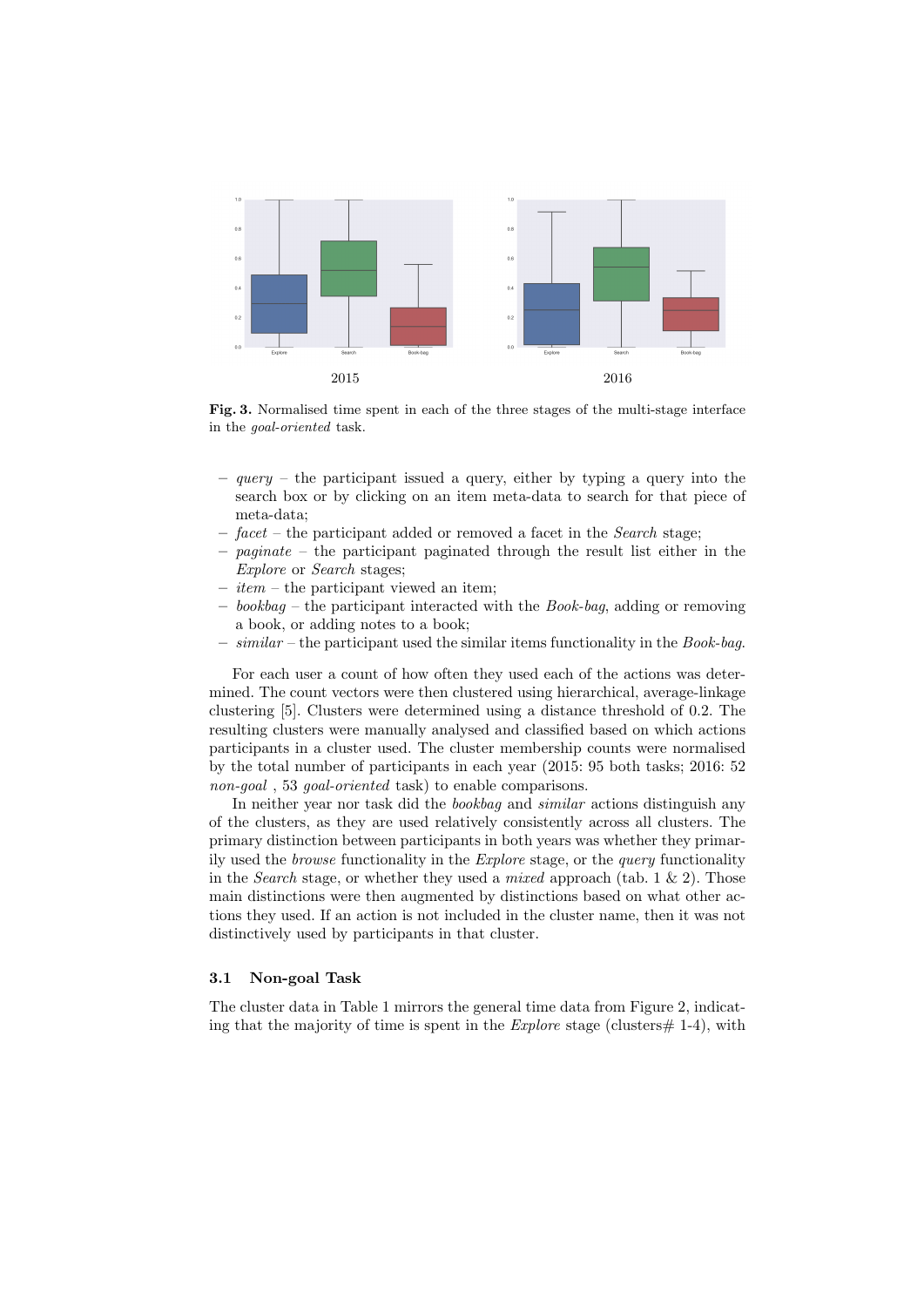varying levels of activity in the *Search* stage (cluster  $#5$  and  $#6$ ). The results also show that for this type of unstructured task the use of just the query action is not a common strategy (cluster  $#7$ : two users in 2015, none in 2016).

Table 1. Clusters extracted for the non-goal task. Cluster frequency normalised by total participant count (2015: 95 participants, 2016: 52 participants).

|    | $#$ Cluster                 | 2015    | 2016    |
|----|-----------------------------|---------|---------|
|    | browse                      | .11(10) | .00(0)  |
|    | 2 browse $+$ item           | .68(65) | .38(20) |
|    | $3\;$ browse $+$ paginate   | .00(0)  | .04(2)  |
| 4  | $b$ rowse + item + paginate | .00(0)  | .08(4)  |
| 5. | mixed                       | .06(6)  | .13(7)  |
| 6  | $mixed + item$              | .07(7)  | .31(16) |
|    | query                       | .02(2)  | .00(0)  |
| 8  | item                        | .02(2)  | .04(2)  |
|    | unclustered                 | .05(2)  | .02(1)  |

Within those broad strokes, there are however quite significant differences between the two years. First, while in 2015 11% of participants only browsed and selected their books without looking at any item details (cluster  $\#1$ ), in 2016 no participant used this strategy. This fits into the larger picture, where from 2015 to 2016 there is a clear move from just browsing-based strategies (clusters  $#1-4$ ) to strategies that incorporate a significant search element in the *mixed* strategies (clusters  $#5$  and  $#6$ ).

In both years there are two participants who basically did not interact with the system in any detail (cluster  $#8$ ), but simply selected one browse topic, then scrolled through the results, and selected one or more books from that list into their book-bag. Further work is needed to investigate whether these users are generally disengaged from the task or whether they are just struggling with the open-ended nature of the non-goal task.

#### 3.2 Goal-oriented Task

As with the *non-goal* task, the system use in the *goal-oriented* task (tab. 2) mirrors the time spent (fig. 3). Interestingly, the goal-oriented task shows larger clusters and more overlap between the years than the non-goal task.

The most striking difference between the two years is that in 2016 13% of participants used a pure browsing strategy to complete the goal-oriented task (cluster  $\#1$ ). This change comes at the expense of using a search-only strategy (cluster #5). There are also more participants who used a mixed strategy, but did not look at many items in detail (cluster  $#2$ ). Nevertheless the differences between the two years are less than in the non-goal task, most likely as the focused nature of the task provides a guiding structure that reduces individual differences.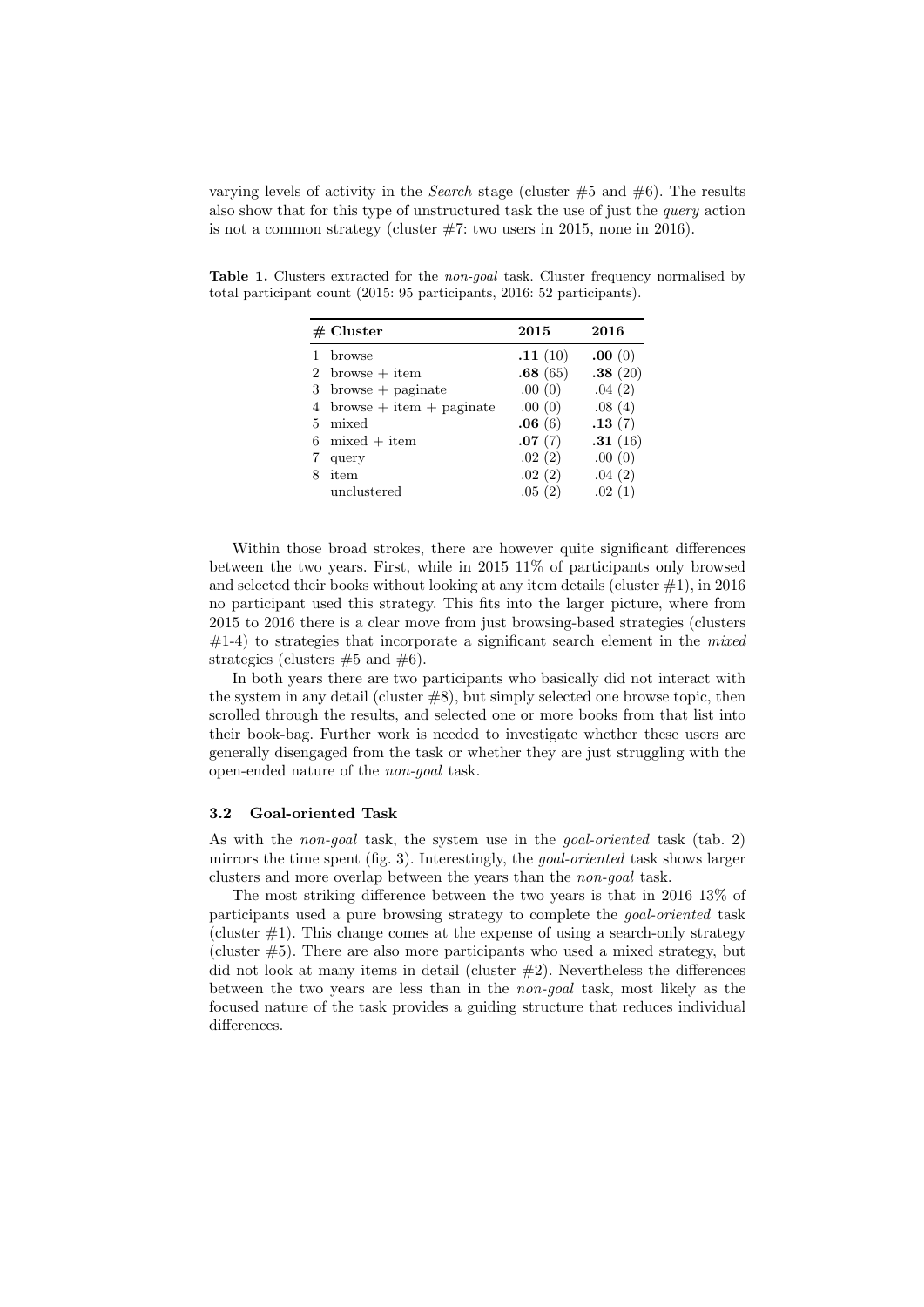| $#$ Cluster |                             | 2015    | 2016    |
|-------------|-----------------------------|---------|---------|
|             | 1 Browse                    | .00(0)  | .13(7)  |
|             | 2 Mixed                     | .05(5)  | .13(7)  |
|             | 3 Mixed + Items             | .61(58) | .47(25) |
|             | 4 Mixed $+$ Items $+$ Facet | .02(2)  | .00(0)  |
|             | 5 Query                     | .30(28) | .21(11) |
|             | Unclustered                 | .02(2)  | .06(3)  |

Table 2. Clusters extracted for the goal-oriented task. Cluster frequency normalised by total participant count (2015: 95 participants, 2016: 53 participants).

# 4 Browsing Patterns

Focusing on the use of browsing in the experiment, the second analysis focused on how participants interacted with the tree structure in the Explore stage. To facilitate the comparison of browsing patterns, the following browsing actions were extracted from the log data:

- $-$  start the participant has not previously selected a topic and selects a toplevel topic. This includes the scenario where the participant switches to the Search stage and then back;
- $-$  depth the participant selects a child topic of the currently selected topic;
- breadth the participant selects a sibling of the currently selected topic or a sibling of one of the current topic's ancestors;
- $-$  backtrack the participant selects one of the ancestor topics of the current topic;
- $-$  restart the participant selects a top-level topic that is not related to the current topic.

In the analysis consecutive uses of the depth, breadth, and backtrack actions are merged into a single action before the analysis. This ensures that differences in the heights and breadths of individual sub-trees of the hierarchical topic structure do not influence the analysis. The resulting browse patterns were counted to identify all patterns that make up more than 5% of the total number of patterns (tab. 3 & 4).

A central result for both years and tasks is that the use of backtrack is limited to complex browse patterns that do not occur frequently. The maximum frequency for any browse pattern involving backtrack is 2%. However, overall backtrack occurs in approximately  $7\%$  -  $12\%$  of patterns.

#### 4.1 Non-goal Task

In the *non-goal* task, as with the action use in section 3, there are significant differences between the two years. The main difference is that while in 2015 the most frequently used patterns are drilling down from the top with an optional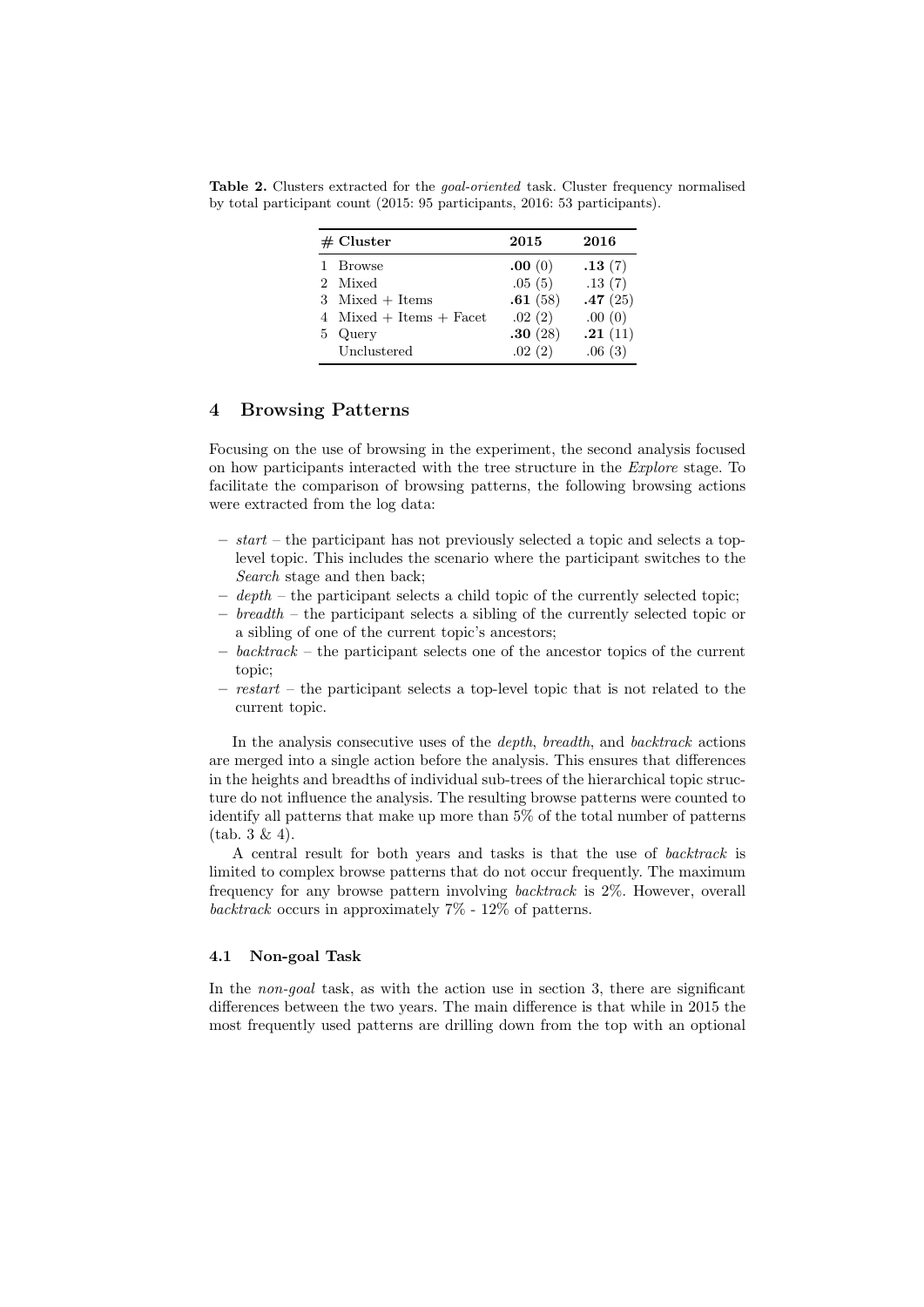breadth-search at the bottom of the tree (pattern  $\#3, \#5, \#7$ ), in 2016 the use of looking at siblings at the bottom has reduced significantly (pattern  $#5$ ), with a matching increase in straight drill-down behaviour (patterns  $#3$  and  $#7$ ). It seems that the 2016 participants saw significantly less value in looking around the leaves of a branch, preferring instead to go back to the top and delve into a different branch.

Table 3. Browse patterns for the non-goal task. Pattern frequency is normalised by the total number of patterns extracted from the log-data (2015: 173 patterns, 2016: 109 patterns). Patterns with less than 5% frequency have been filtered.

|   | $#$ Pattern                                       | 2015 | 2016 |
|---|---------------------------------------------------|------|------|
|   | start                                             | .08  | .06  |
|   | 2 start $\rightarrow$ breadth                     | .05  | .05  |
| 3 | start $\rightarrow$ depth                         | .14  | .22  |
|   | 4 start $\rightarrow$ breadth $\rightarrow$ depth | .10  | .08  |
|   | 5 start $\rightarrow$ depth $\rightarrow$ breadth | .15  | .07  |
| 6 | restart                                           | .08  | .05  |
| 7 | restart $\rightarrow$ depth                       | .14  | .24  |
| 8 | restart $\rightarrow$ depth $\rightarrow$ breadth | .05  | .06  |
| 9 | restart $\rightarrow$ breadth $\rightarrow$ depth | .05  | .00  |

## 4.2 Goal-oriented Task

The main difference is the big decrease in the frequency of just the start action (pattern  $#1$ ). This mirrors the general increase in use of the browsing functionality (see fig. 2, cluster 1) in the goal-oriented task. This indicates that the 2016 participants saw significantly more benefit in exploring the collection using the Explore stage than in 2015. However, these participants only explored one branch in the tree, before then moving on to the Search stage, as evidenced by the lack of change in the *restart* patterns  $(\#6-9)$ . Further analysis is needed to investigate what the participants are learning from this single exploration.

The second interesting difference is that as in the non-goal task, there is a marked reduction in the number of uses of the depth-then-breadth patterns  $(\#5)$ and #9). Why participants did not browse around the leaves of the branches requires further study.

#### 5 Conclusion

Two years of iSBS data generated from the same data-set, tasks, and interface provide an interesting window into the potential variation between experiment participant cohorts. The overall comparison of the two years' of data indicates that the relative uses of the three main stages of the multi-stage interface are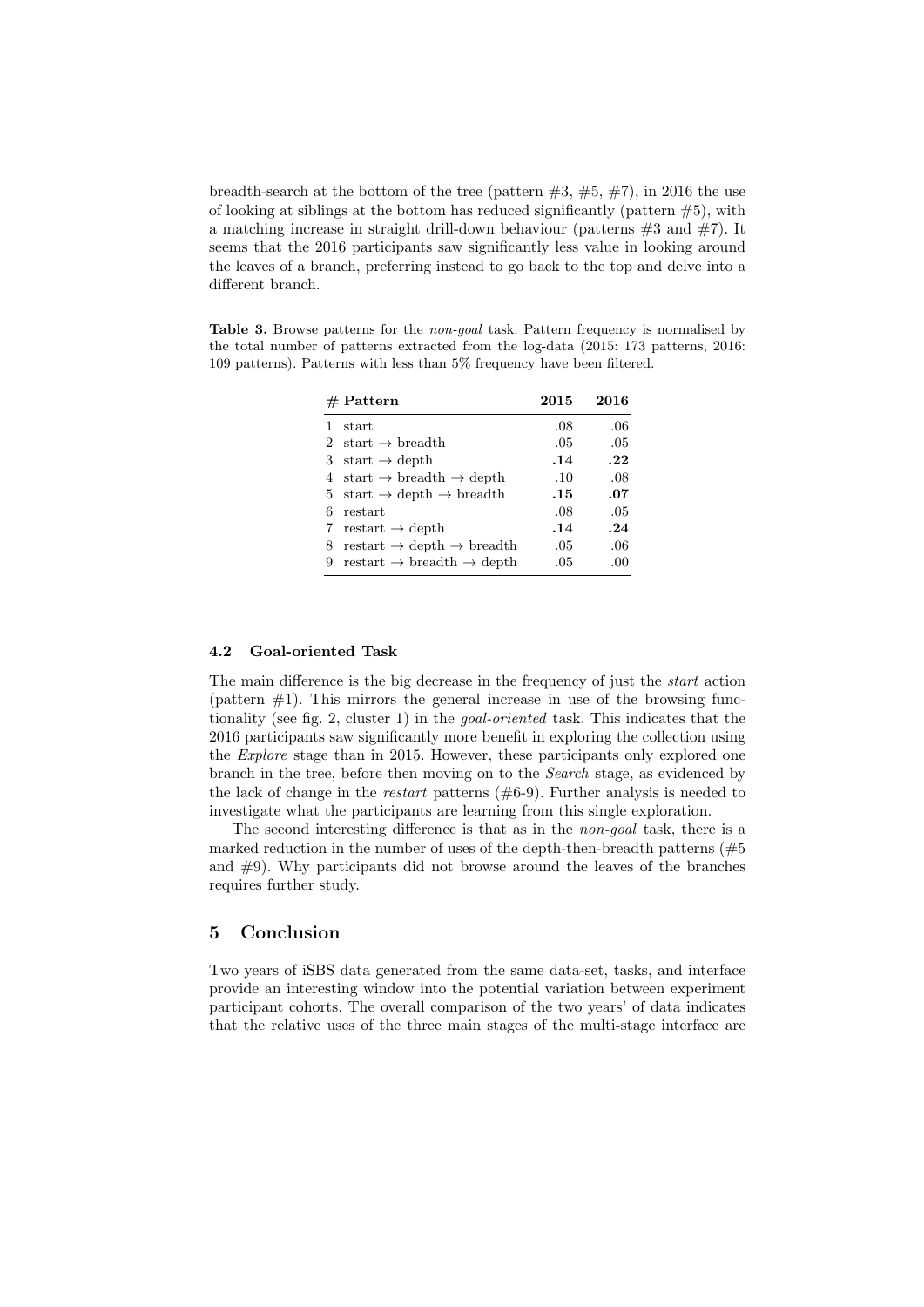Table 4. Browse patterns for the *goal-oriented* task. Pattern frequency is normalised by the total number of patterns extracted from the log-data (2015: 184 patterns; 2016: 99 patterns). Patterns with less than 5% frequency have been filtered.

|   | $#$ Pattern                                                          | 2015 | 2016 |
|---|----------------------------------------------------------------------|------|------|
|   | start                                                                | .27  | .11  |
|   | 2 start $\rightarrow$ breadth                                        | .02  | .05  |
|   | 3 start $\rightarrow$ depth                                          | .23  | .27  |
|   | 4 start $\rightarrow$ breadth $\rightarrow$ depth                    | .09  | .10  |
|   | 5 start $\rightarrow$ depth $\rightarrow$ breadth                    | .10  | .03  |
|   | 6 restart $\rightarrow$ depth                                        | .11  | .11  |
| 7 | $restart \rightarrow depth \rightarrow breadth$                      | .02  | .05  |
| 8 | restart $\rightarrow$ breadth                                        | .03  | .05  |
| 9 | $\text{restart} \rightarrow \text{breadth} \rightarrow \text{depth}$ | .06  | .10  |
|   |                                                                      |      |      |

stable across the participant cohorts. Thus changes in detailed use patterns are likely due to individual differences, rather than due to external factors.

Both the analysis of the action use clusters in the system and the browse patterns reveal some quite large changes in detail behaviour between the two years. In particular there is a general trend towards using both the Explore and Search stages for both tasks. The 2016 data shows a decrease in the amount of pure-browsing approaches to the non-goal task together with an increase in the amount of browsing in the goal-oriented task.

This indicates that while for the general trends such as the overall use of the different stages, the number of participants in the two experiments (2015: 95, 2016: 105) is sufficient to produce stable and reliable results. However, for more detailed analysis the variation suggests that the results have to be read with a certain amount of caution, and potentially larger participant numbers are required to produce stable results.

Future work will need to investigate the data in more detail to determine whether it is possible to find explanations for the observed differences in the behaviour of the two cohorts. In particular the potential impact of cultural / language / background issues will need to be investigated.

## References

- 1. Campbell, D., Hall, M.M., and Walsh, D.: Edge Hill Computing @ Interactive Social Book Search 2015. In: Cappellato, L., Ferro, N., Jones, G.J.F., and San Juan, E. (eds.) CLEF2015 Working Notes. CEUR Workshop Proceedings (2015)
- 2. Gäde, M., Hall, M.M., Huurdeman, H., Kamps, J., Koolen, M., Skov, M., Toms, E., and Walsh, D.: Overview of the SBS 2015 Interactive Track. In: Cappellato, L., Ferro, N., Jones, G.J.F., and San Juan, E. (eds.) CLEF2015 Working Notes. CEUR Workshop Proceedings (2015)
- 3. Hall, M.M., Fernando, S., Clough, P., Soroa, A., Agirre, E., and Stevenson, M.: Evaluating hierarchical organisation structures for exploring digital libraries. Information Retrieval 17(4), 351–379 (2014)